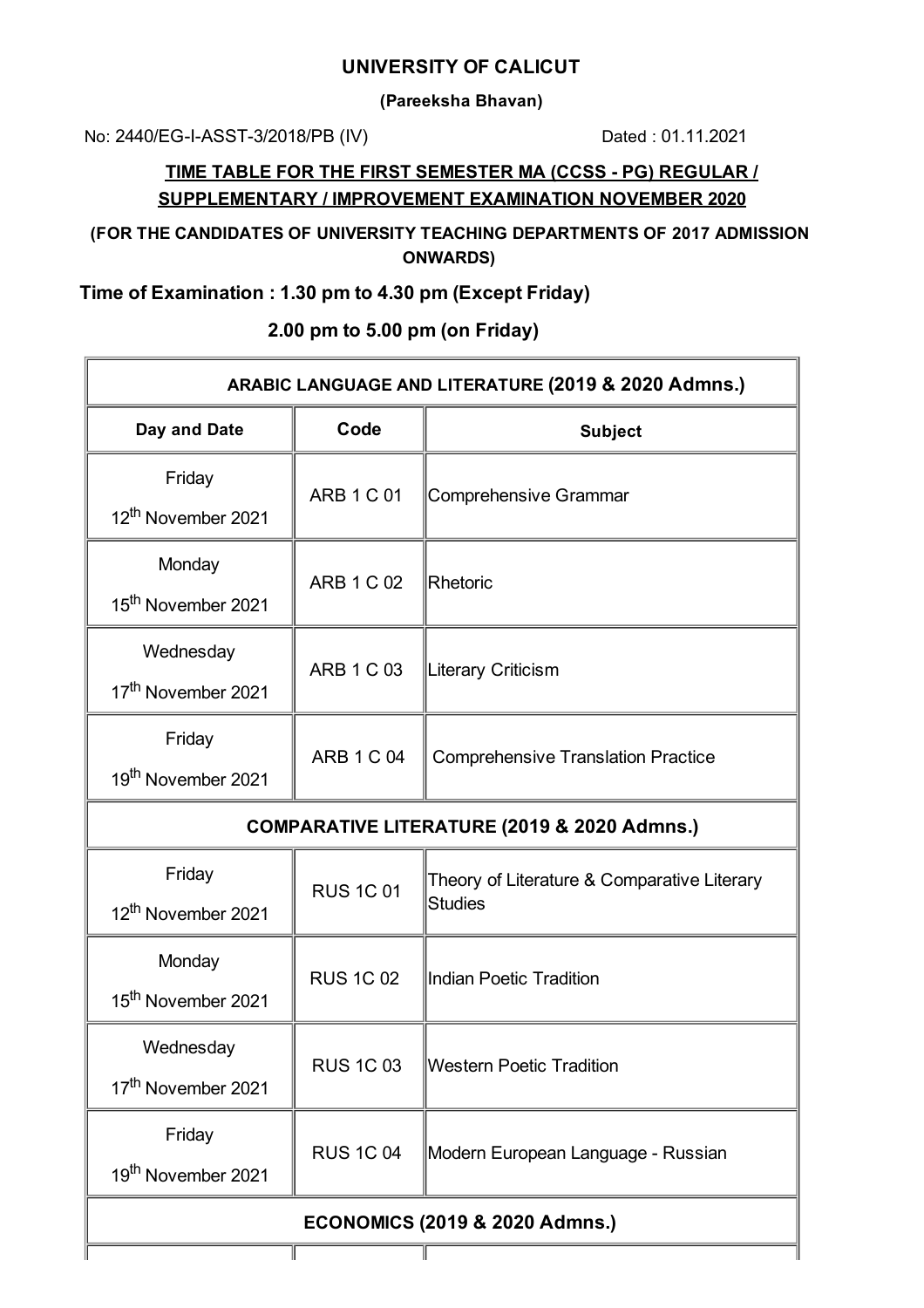| Friday<br>12 <sup>th</sup> November 2021    | <b>ECO 1C 01</b> | Microeconomic Theory and Policy - I                                       |  |
|---------------------------------------------|------------------|---------------------------------------------------------------------------|--|
| Monday<br>15 <sup>th</sup> November 2021    | <b>ECO 1C 02</b> | Macroeconomic Theory and Policy                                           |  |
| Wednesday<br>17 <sup>th</sup> November 2021 | ECO 1C 03        | Mathematics for Economics                                                 |  |
| Friday<br>19 <sup>th</sup> November 2021    | <b>ECO 1C 04</b> | Indian Economy - Problems and Policies                                    |  |
|                                             |                  | <b>ENGLISH LANGUAGE AND LITERATURE (2019 &amp; 2020 Admns.)</b>           |  |
| Friday<br>12 <sup>th</sup> November 2021    | <b>ENG 1 C01</b> | British Literature : 14 <sup>th</sup> Century to 18 <sup>th</sup> Century |  |
| Monday<br>15 <sup>th</sup> November 2021    | <b>ENG 1 C02</b> | Indian Writing in English                                                 |  |
| Wednesday<br>17 <sup>th</sup> November 2021 | <b>ENG 1 C03</b> | History of English Language                                               |  |
| Friday<br>19 <sup>th</sup> November 2021    | <b>ENG 1 C04</b> | Literary Criticism and Theory - Part I                                    |  |
| Monday<br>22 <sup>nd</sup> November 2021    | <b>ENG 1 C05</b> | <b>Post Colonial Writings</b>                                             |  |
|                                             |                  | <b>ENGLISH LANGUAGE AND LITERATURE (2017 &amp; 2018 Admns.)</b>           |  |
| Friday<br>19 <sup>th</sup> November 2021    | <b>ENG 1 C04</b> | Literary Criticism and Theory - Part I                                    |  |
| Monday<br>22 <sup>nd</sup> November 2021    | <b>ENG 1 C05</b> | <b>Post Colonial Writings</b>                                             |  |
| FINANCIAL ECONOMICS (2019 & 2020 Admns.)    |                  |                                                                           |  |
| Day and Date                                | Code             | <b>Subject</b>                                                            |  |
| Friday<br>12 <sup>th</sup> November 2021    | <b>FEC 1C 01</b> | Microeconomic Theory and Policy - I                                       |  |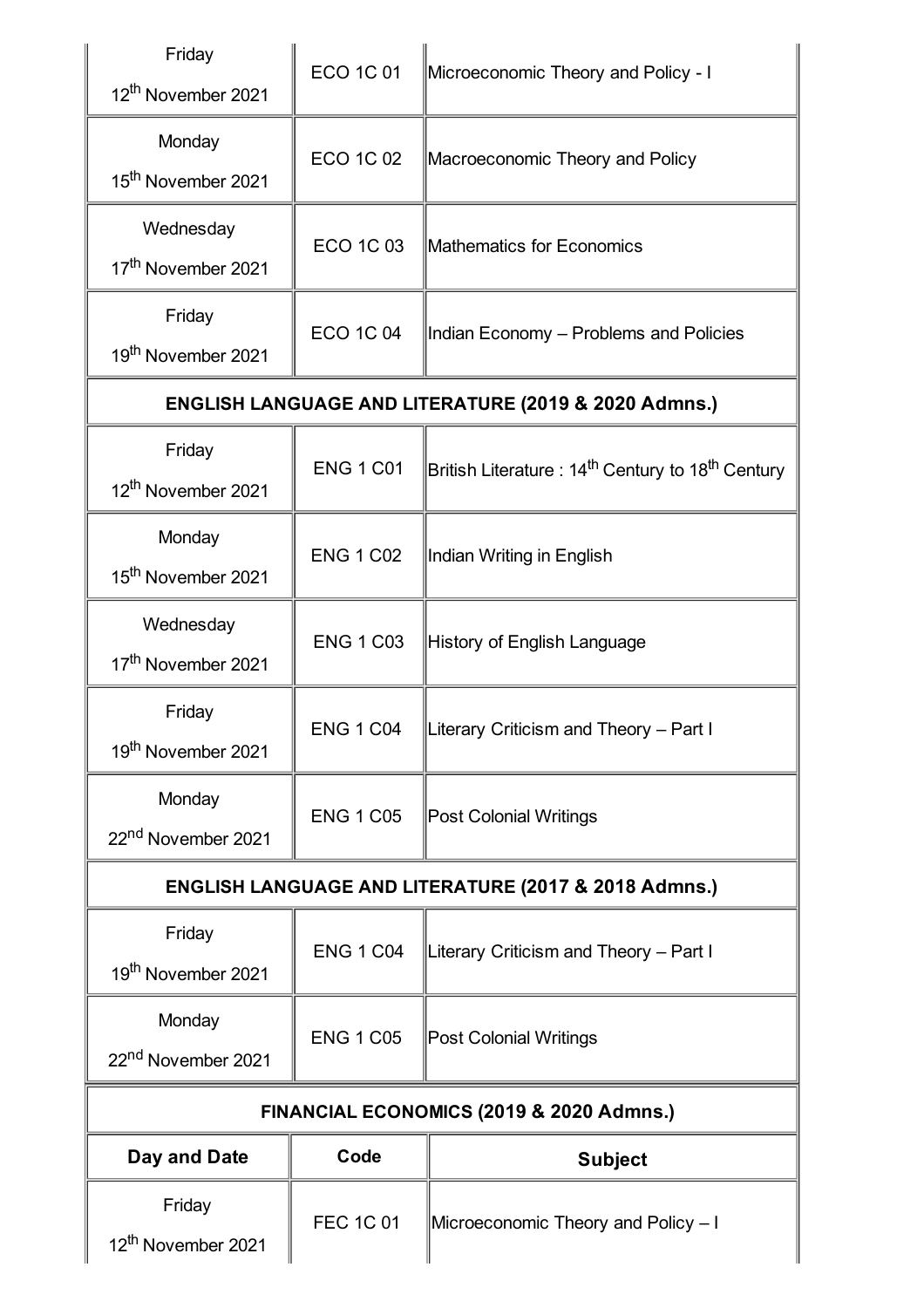| Monday<br>15 <sup>th</sup> November 2021           | <b>FEC 1C 02</b>                                                 | Macroeconomic Theory and Policy                  |  |
|----------------------------------------------------|------------------------------------------------------------------|--------------------------------------------------|--|
| Wednesday<br>17 <sup>th</sup> November 2021        | <b>FEC 1C 03</b>                                                 | Mathematics for Economics                        |  |
| Friday<br>19 <sup>th</sup> November 2021           | <b>FEC 1C 04</b>                                                 | <b>Basic Financial Economics</b>                 |  |
|                                                    |                                                                  | FOLKLORE STUDIES (2019 & 2020 Admns.)            |  |
| Friday<br>12 <sup>th</sup> November 2021           | <b>FLS 1C 01</b>                                                 | Introduction to Folklore                         |  |
| Monday<br>15 <sup>th</sup> November 2021           | <b>FLS 1C 02</b>                                                 | Kerala Folk                                      |  |
| Wednesday<br>17 <sup>th</sup> November 2021        | <b>FLS 1C 03</b>                                                 | Kerala Folklore and Field Methodology            |  |
| Friday<br>19 <sup>th</sup> November 2021           | <b>FLS 1C 04</b>                                                 | Academic Disciplines - Situating Folklore        |  |
|                                                    | <b>FUNCTIONAL HINDI AND TRANSLATION (2019 &amp; 2020 Admns.)</b> |                                                  |  |
| Friday<br>12 <sup>th</sup> November 2021           | <b>FHT 1C 01</b>                                                 | <b>Functional Hindi: Theory and Principles</b>   |  |
| Monday<br>15 <sup>th</sup> November 2021           | <b>FHT 1C 02</b>                                                 | <b>Translation: Theory and Practice</b>          |  |
| Wednesday<br>17 <sup>th</sup> November 2021        | <b>FHT 1C 03</b>                                                 | Grammar and Structure of Hindi Language          |  |
| Friday<br>19 <sup>th</sup> November 2021           | <b>FHT 1C 04</b>                                                 | History of Hindi Literature (Ancient & Medieval) |  |
| HINDI LANGUAGE AND LITERATURE (2019 & 2020 Admns.) |                                                                  |                                                  |  |
| Friday<br>12 <sup>th</sup> November 2021           | <b>HIN 1C 01</b>                                                 | History of Literature - Ancient & Medieval       |  |
|                                                    |                                                                  |                                                  |  |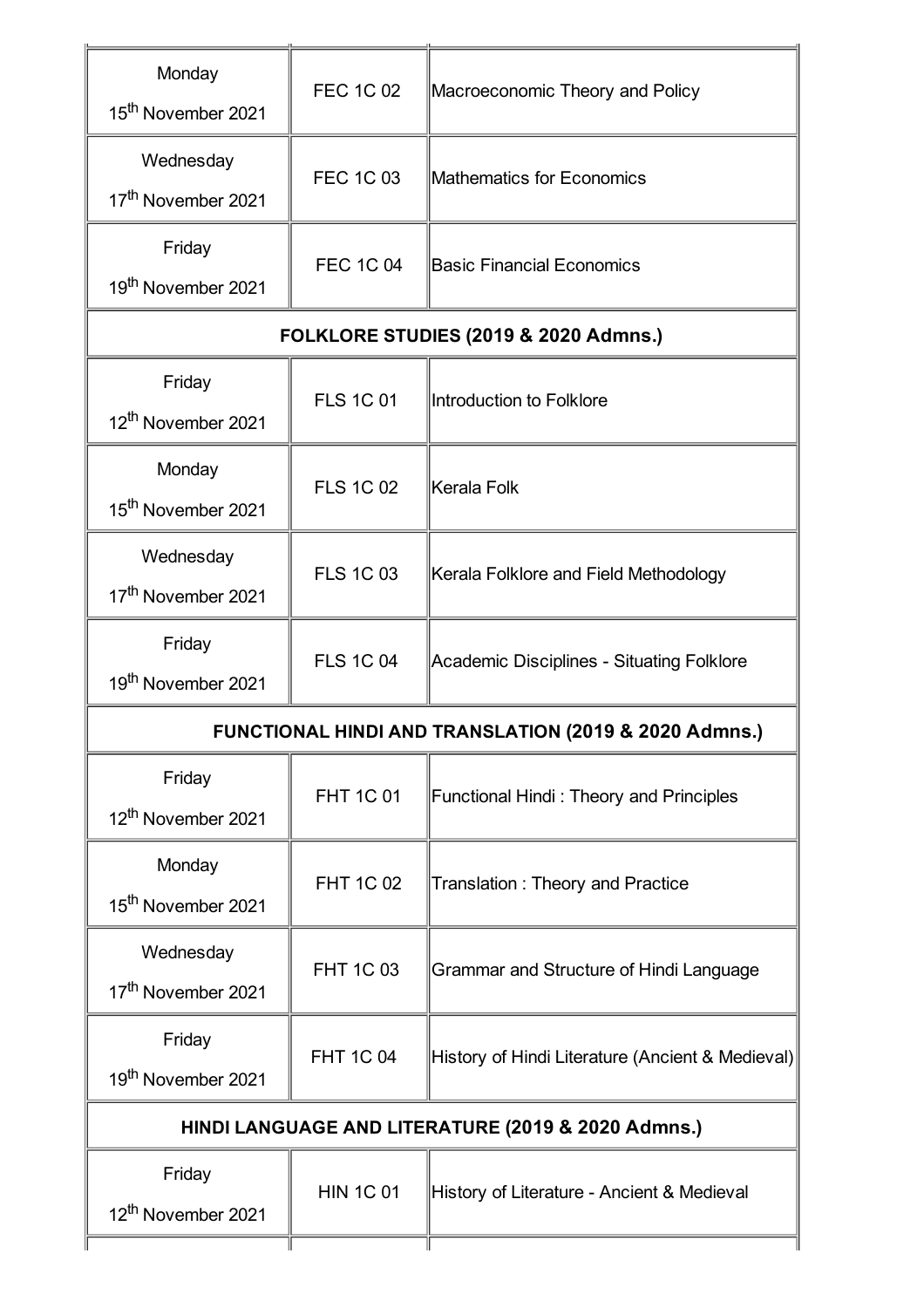| Monday<br>15 <sup>th</sup> November 2021               | <b>HIN 1C 02</b>                                   | <b>Novel and Short Story</b>                                  |  |  |
|--------------------------------------------------------|----------------------------------------------------|---------------------------------------------------------------|--|--|
| Wednesday<br>17 <sup>th</sup> November 2021            | <b>HIN 1C 03</b>                                   | <b>General Linguistics</b>                                    |  |  |
| Friday<br>19 <sup>th</sup> November 2021               | <b>HIN 1C 04</b>                                   | <b>Translation - Theory &amp; Practice</b>                    |  |  |
|                                                        | HINDI LANGUAGE AND LITERATURE (2017 & 2018 Admns.) |                                                               |  |  |
| Friday<br>12 <sup>th</sup> November 2021               | <b>HIN 1C 01</b>                                   | History of Literature - Ancient & Medieval                    |  |  |
| Monday<br>15 <sup>th</sup> November 2021               | <b>HIN 1C 02</b>                                   | Prose 1 - Novel & Short Stories                               |  |  |
| Friday<br>19 <sup>th</sup> November 2021               | <b>HIN 1C 04</b>                                   | Translation - Theory & Practice                               |  |  |
| <b>HISTORY (2019 &amp; 2020 Admns.)</b>                |                                                    |                                                               |  |  |
| Friday<br>12 <sup>th</sup> November 2021               | <b>HIS 1C 01</b>                                   | Method of Historical Research                                 |  |  |
| Monday<br>15 <sup>th</sup> November 2021               | <b>HIS 1C 02</b>                                   | Pre - Modern Kerala : Problems and<br>Perspectives            |  |  |
| Wednesday<br>17 <sup>th</sup> November 2021            | <b>HIS 1C 03</b>                                   | Problems, Perspectives and Debates in Early<br>Indian History |  |  |
| Friday<br>19 <sup>th</sup> November 2021               | <b>HIS 1C 04</b>                                   | Early Bronze and Iron Age Civilisations                       |  |  |
| MALAYALAM LANGUAGE AND LITERATURE (2019 & 2020 Admns.) |                                                    |                                                               |  |  |
| Friday<br>12 <sup>th</sup> November 2021               | MAL1 C01                                           | Ancient - Medieval Poetry                                     |  |  |
| Monday<br>15 <sup>th</sup> November 2021               | <b>MAL1 C02</b>                                    | Modern Poetry                                                 |  |  |
| Wednesday                                              |                                                    |                                                               |  |  |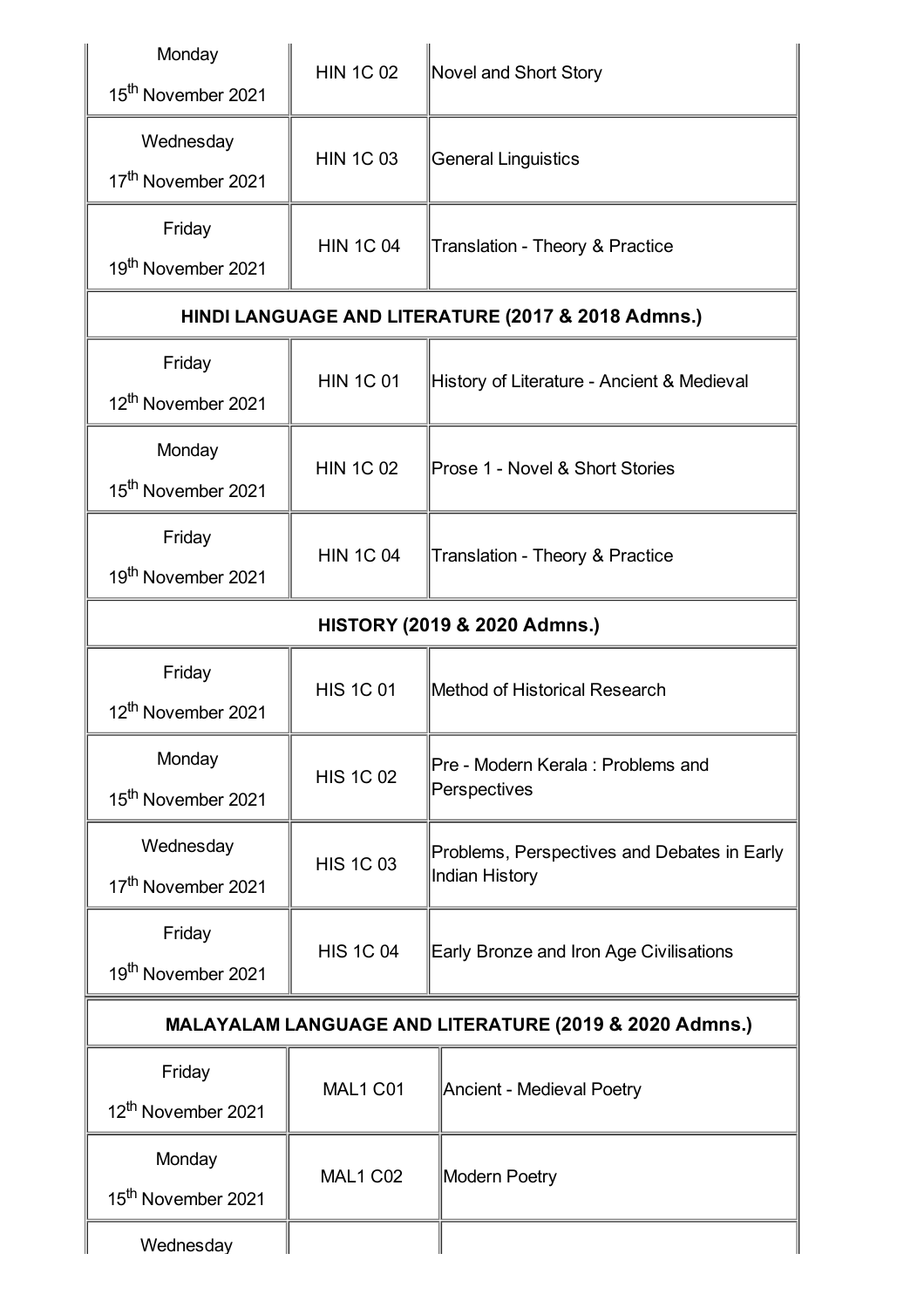| 17 <sup>th</sup> November 2021              | <b>MAL1 C03</b>            | Kerala: Region and Culture                       |  |  |
|---------------------------------------------|----------------------------|--------------------------------------------------|--|--|
| Friday<br>19 <sup>th</sup> November 2021    | MAL1 C04                   | Malayalam Grammar                                |  |  |
|                                             | MUSIC (2019 & 2020 Admns.) |                                                  |  |  |
| Day and Date                                | Code                       | <b>Subject</b>                                   |  |  |
| Friday<br>12 <sup>th</sup> November 2021    | <b>MUS1 C01</b>            | History of Music upto Sangitaratnakara<br>Period |  |  |
| MUSIC (2017 & 2018 Admns.)                  |                            |                                                  |  |  |
| Friday<br>12 <sup>th</sup> November 2021    | <b>MUS1 C01</b>            | History of Music upto Sangitaratnakara<br>Period |  |  |
| PHILOSOPHY (2019 & 2020 Admns.)             |                            |                                                  |  |  |
| Friday<br>12 <sup>th</sup> November 2021    | <b>PHI 1C 01</b>           | Logic                                            |  |  |
| Monday<br>15 <sup>th</sup> November 2021    | <b>PHI 1C 02</b>           | <b>Ethics</b>                                    |  |  |
| Wednesday<br>17 <sup>th</sup> November 2021 | <b>PHI 1C 03</b>           | <b>Ancient Greek Philosophy</b>                  |  |  |
| Friday<br>19 <sup>th</sup> November 2021    | <b>PHI 1C 04</b>           | <b>Issues in Indian Philosophy - I</b>           |  |  |
|                                             |                            | PHILOSOPHY (2017 & 2018 Admns.)                  |  |  |
| Friday<br>12 <sup>th</sup> November 2021    | PHIL1C01                   | Ethics - Indian and Western                      |  |  |
| Monday<br>15 <sup>th</sup> November 2021    | PHIL1C02                   | Indian Philosophy - I                            |  |  |
| POLITICAL SCIENCE (2019 & 2020 Admns.)      |                            |                                                  |  |  |
| Friday<br>12 <sup>th</sup> November 2021    | <b>POL1 C01</b>            | Political Analysis: Approaches and Trends        |  |  |
|                                             |                            |                                                  |  |  |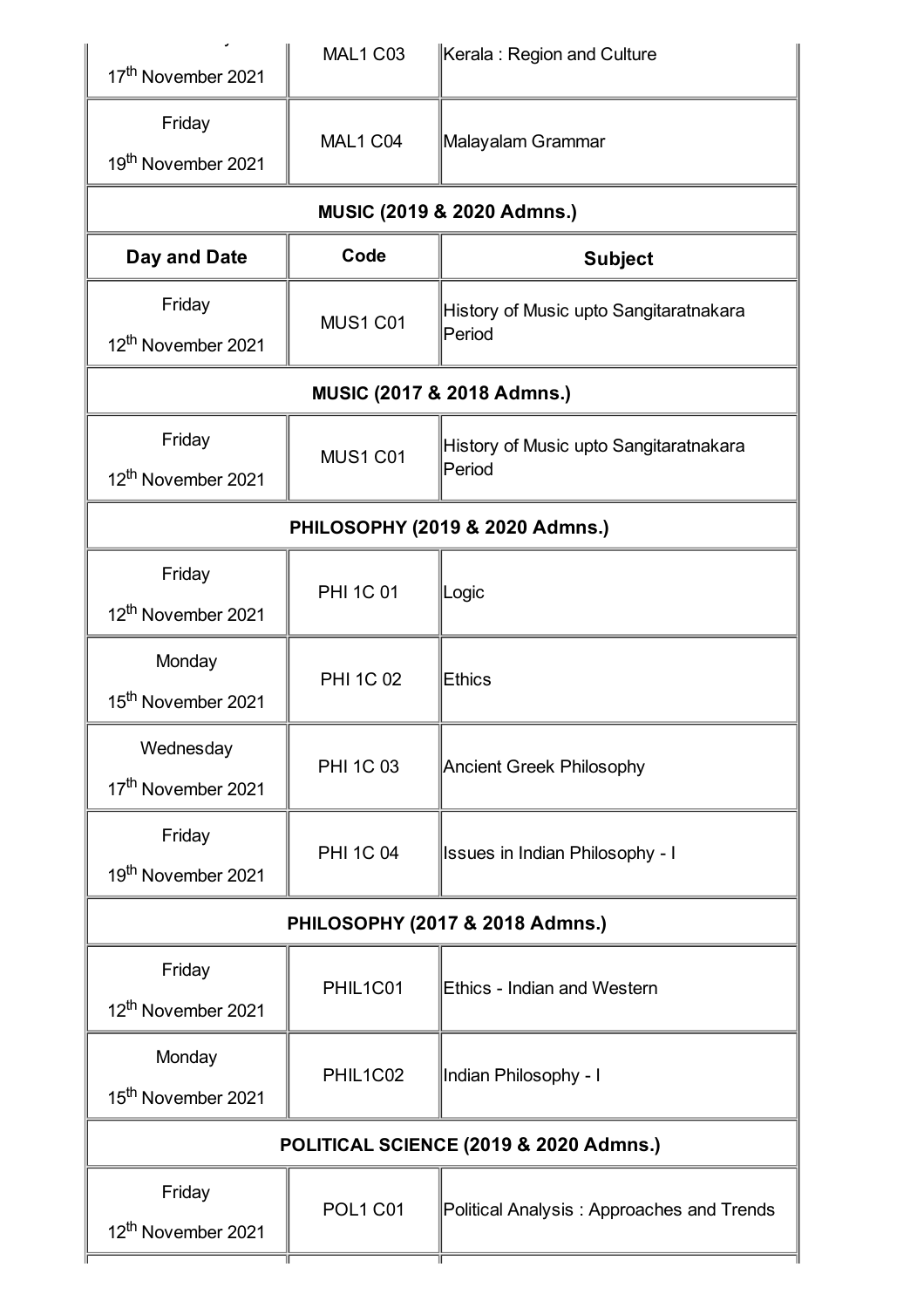| Monday<br>15 <sup>th</sup> November 2021        | <b>POL1 C02</b> | Political Ideas in Modern India                                                 |  |
|-------------------------------------------------|-----------------|---------------------------------------------------------------------------------|--|
| Wednesday<br>17 <sup>th</sup> November 2021     | <b>POL1 C03</b> | Federalism and Political Institutions in India                                  |  |
| Friday<br>19 <sup>th</sup> November 2021        | <b>POL1 C04</b> | Theories and Concepts of Public<br>Administration                               |  |
|                                                 |                 | SANSKRIT LANGUAGE & LITERATURE (GENERAL) (2019 & 2020 Admns.)                   |  |
| Friday<br>12 <sup>th</sup> November 2021        | <b>SKT1 C01</b> | Sanskrit Literature                                                             |  |
| Monday<br>15 <sup>th</sup> November 2021        | <b>SKT1 C02</b> | Natyasastra Traditions                                                          |  |
| Wednesday<br>17 <sup>th</sup> November 2021     | <b>SKT1 C03</b> | Indian Intellectual Traditions I (Thoughts on<br>Language and Discourse Models) |  |
| Friday<br>19 <sup>th</sup> November 2021        | <b>SKT1 C04</b> | Indian Philosophical Traditions: Theories and<br>Concepts                       |  |
| SOCIOLOGY (2019 & 2020 Admns.)                  |                 |                                                                                 |  |
| Friday<br>12 <sup>th</sup> November 2021        | <b>SGU1 C01</b> | Foundations of Sociological Theory                                              |  |
| Monday<br>15 <sup>th</sup> November 2021        | <b>SGU1 C02</b> | Research Methodology of Sociology                                               |  |
| Wednesday<br>17 <sup>th</sup> November 2021     | <b>SGU1 C03</b> | Sociology of Indian Society                                                     |  |
| Friday<br>19 <sup>th</sup> November 2021        | <b>SGU1 C04</b> | Rural and Tribal Societies in India                                             |  |
| <b>WOMEN'S STUDIES (2019 &amp; 2020 Admns.)</b> |                 |                                                                                 |  |
| Friday<br>12 <sup>th</sup> November 2021        | <b>WMS1 C01</b> | Introduction to Women's Studies                                                 |  |
| Monday                                          |                 |                                                                                 |  |